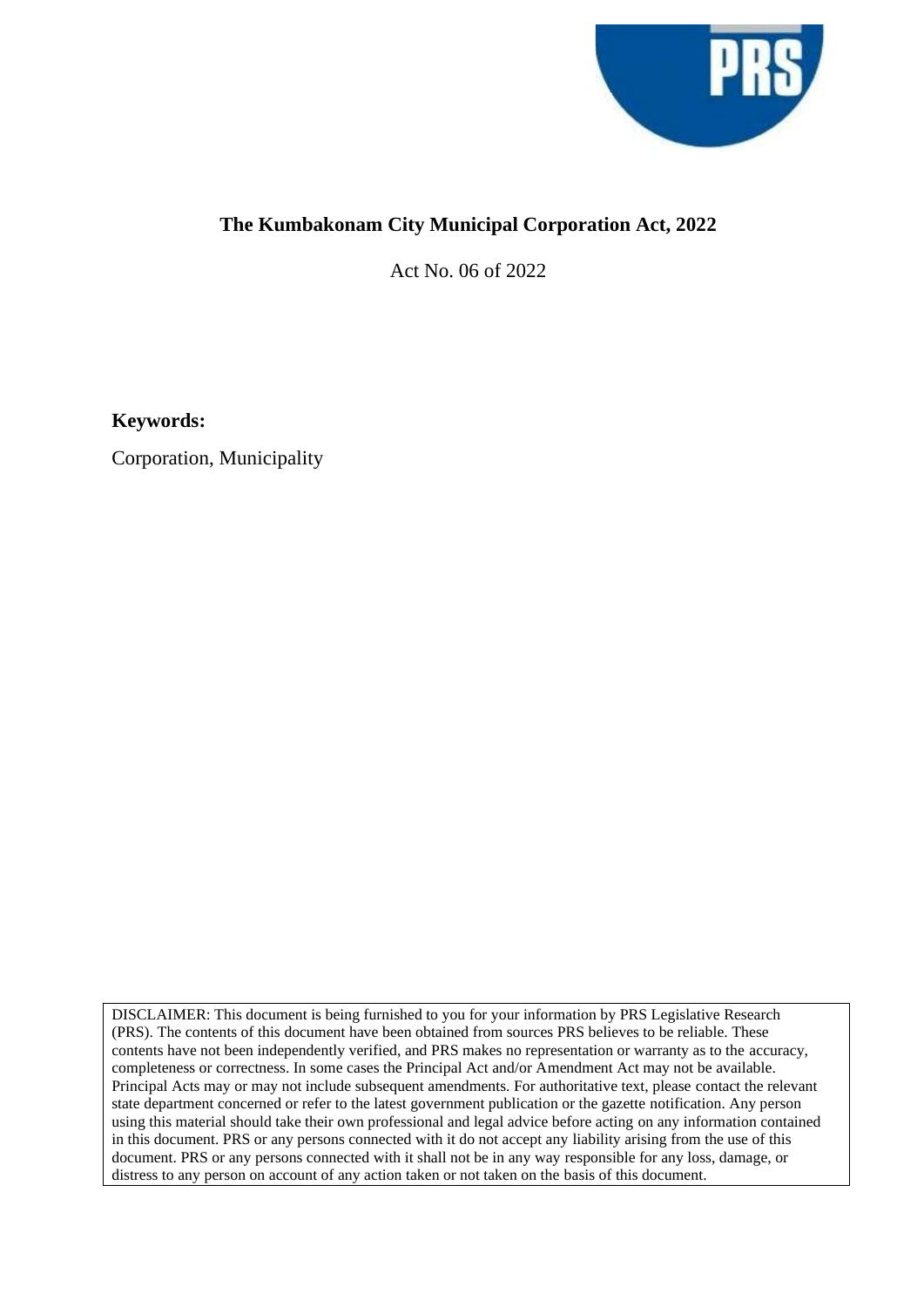The following Act of the Tamil Nadu Legistative Assembly received the assent of the Governor on the 21st January 2022 and is hereby published for general information: —

## **Act No. 6 of 2022**

## **An Act to provide for the Establishment of a Municipal Corporation for the City of Kumbakonam.**

BE it enacted by the Legislative Assembly of the State of Tamil Nadu in the Seventy-second Year of the Republic of India as follows:—

1. (1) This Act may be called the Kumbakonam City Municipal Short title, extent and Corporation Act, 2022. commencement.

(2) It extends to the city of Kumbakonam.

(3) It shall be deemed to have come into force on the 20th day of December 2021.

2. (1) In this Act, unless the context otherwise requires, - Definitions.

 (a) "city of Kumbakonam" or "city" means the local area comprised in the Kumbakonam municipality and includes any local area which, after the date of the commencement of this Act, is included in the city but does not include any local area which, after such date of the commencement of this Act, is excluded from the city;

 (b) "corporation" means the municipal corporation of Kumbakonam established under section 3;

 (c) "council" means the council of municipal corporation of Kumbakonam;

(d) "Government" means the State Government;

 (e) "municipal council" means the municipal council of Kumbakonam municipality;

(f) "municipality" means the Kumbakonam municipality;

 (g) "Scheduled Castes" and "Scheduled Tribes" shall have the meanings, respectively, assigned to them in clauses (24) and (25) of Article 366 of the Constitution.

(2) All words and expressions used in this Act and not Tamil Nadu Act 25 of defined but defined in the Coimbatore City Municipal Corporation Act, 1981 (hereinafter referred to as the "1981 Act"), shall have the meanings, respectively, assigned to them in the 1981 Act.

1981.

Establishment of municipal corporation for city of Kumbakonam.

3. (1) With effect on and from the date of the commencement of this Act, the local area included in the Kumbakonam municipality shall constitute the city of Kumbakonam for the purposes of this Act and from such date of the commencement of this Act, a municipal corporation shall be deemed to have been established for the said city by the name of Kumbakonam City Municipal Corporation:

Provided that the Government may, from time to time, after consultation with the corporation, by notification, alter the limits of the city constituted under this sub-section so as to include therein or to exclude therefrom the areas specified in the notification: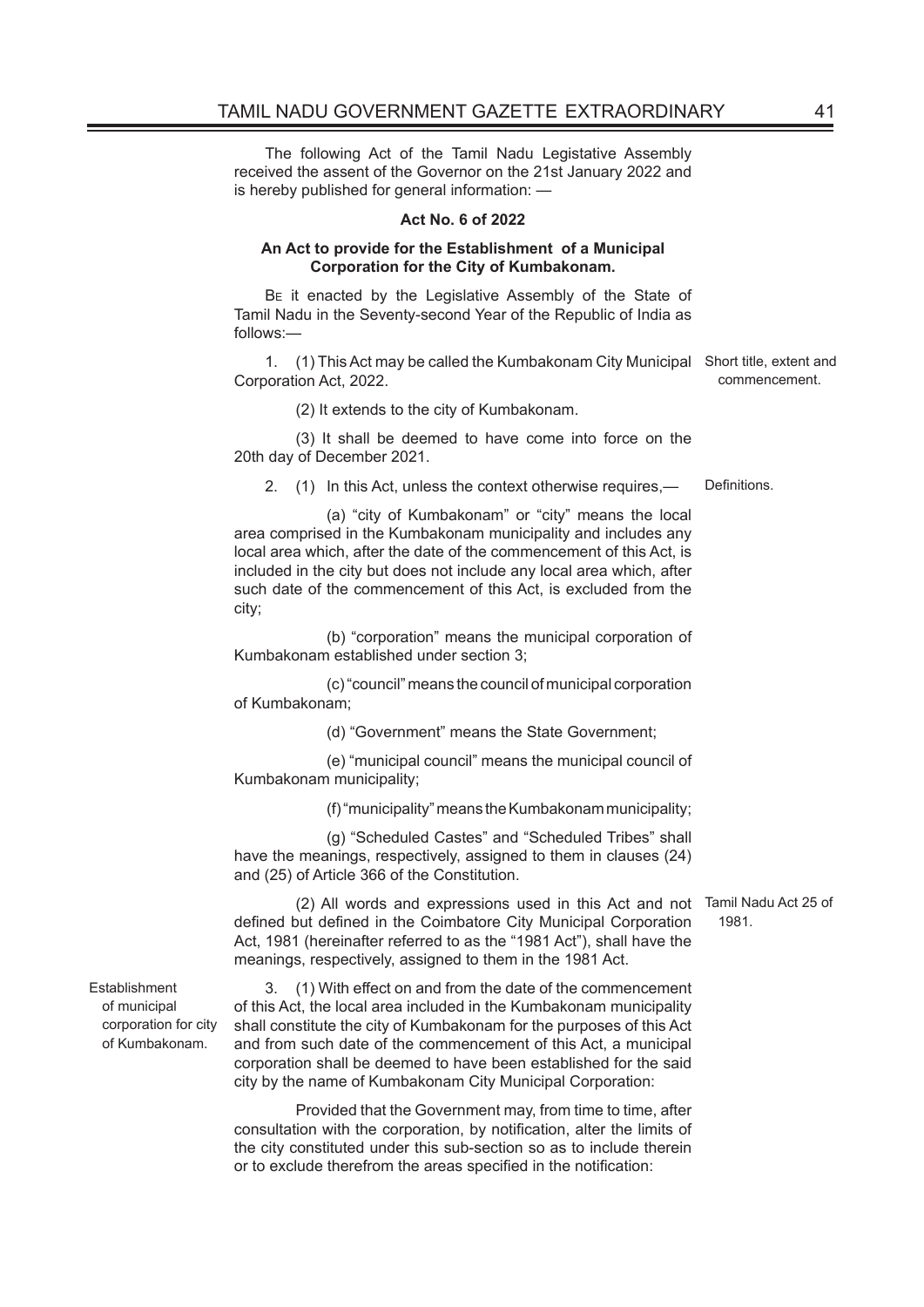Provided further that the power to issue a notification under this sub-section shall be subject to previous publication.

(2) The corporation shall, by the said name, be a body corporate, having perpetual succession and a common seal with power to acquire, hold and dispose of property and to enter into contracts and may by its corporate name, sue and be sued.

(3) The Kumbakonam municipality, functioning immediately before the date of the commencement of this Act, shall be deemed to have been abolished from such date of the commencement of this Act.

4. The municipal authorities charged with carrying out the . provisions of this Act shall be,—

- (a) a Mayor;
- (b) a council;
- (c) a standing committee;
- (d) a wards committee; and
- (e) a commissioner.

Constitution of council.

Municipal authorities.

> 5. (1) Save as otherwise provided in sub-section (2), the council shall consist of such number of councillors elected in the manner laid down in this Act as may be fixed by the Government, by notification, from time to time, so, however, that the total number of councillors of the council shall not exceed seventy two at any time.

> (2) The following persons shall also be represented in the council, namely:—

> (a) the members of the House of the People representing constituencies which comprise wholly or partly the area of the corporation and the members of the Council of States registered as electors within the area of the corporation;

> (b) all the members of the Tamil Nadu Legislative Assembly representing constituencies which comprise wholly or partly the area of the corporation.

> (3) The persons referred to in sub-section (2) shall be entitled to take part in the proceedings but shall not have the right to vote in the meetings of the council.

> (4) Seats shall be reserved for the persons belonging to the Scheduled Castes and the Scheduled Tribes in the council and the number of seats so reserved shall bear, as nearly as may be, the same proportion to the total number of seats to be filled by direct election in the council as the population of the Scheduled Castes in the city or of the Scheduled Tribes in the city bears to the total population of the city.

> (5) Seats shall be reserved for women belonging to the Scheduled Castes and the Scheduled Tribes, from among the seats reserved for the persons belonging to the Scheduled Castes and the Scheduled Tribes, which shall not be less than fifty per cent of the total number of seats reserved for the persons belonging to the Scheduled Castes and the Scheduled Tribes.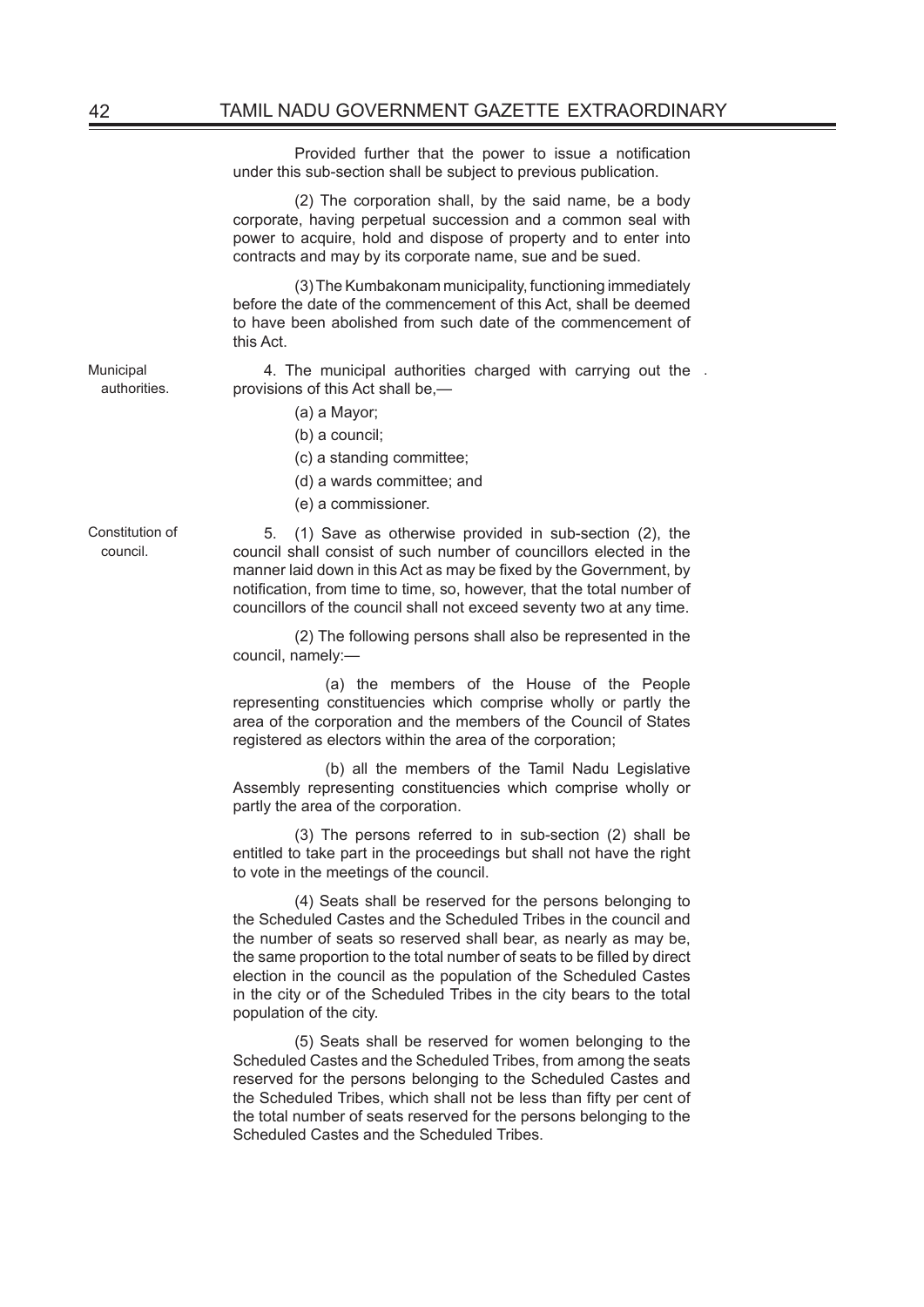(6) Seats shall be reserved for women in the council and the number of seats reserved for women shall not be less than fifty per cent including the number of seats reserved for women belonging to the Scheduled Castes and Scheduled Tribes of the total number of seats in the council.

(7) The reservation of seats under sub-sections (4) and (5) shall cease to have effect on the expiry of the period specified in Article 334 of the Constitution.

6. (1) The corporation, unless sooner dissolved, shall Duration of continue for five years from the date appointed for its first meeting after each ordinary election and no longer and the said period of five years shall operate as a dissolution of the corporation.

(2) An election to constitute the corporation shall be completed,—

(a) before the expiry of its duration specified in sub-section (1); or

 (b) before the expiration of a period of six months from the date of its dissolution:

 Provided that where the remainder of the period for which the dissolved corporation would have continued, is less than six months, it shall not be necessary to hold any election, under this sub-section for constituting the corporation for such period.

Tamil Nadu Act V of  $1920$ 

7. (1) Subject to the provisions of sub-sections (2) and (3), Tamil Nadu District the Tamil Nadu District Municipalities Act, 1920 (hereinafter referred to as the "District Municipalities Act") shall, with effect on and from the date of the commencement of this Act, cease to apply to the local area comprised within the city of Kumbakonam.

(2) Such cessor shall not affect,—

 (a) the previous operation of the District Municipalities Act in respect of the local area comprised within the city of Kumbakonam;

 (b) any penalty, forfeiture or punishment incurred in respect of any offence committed against the District Municipalities Act; or

 (c) any investigation, legal proceedings or remedy in respect of such penalty, forfeiture or punishment, and any such penalty, forfeiture or punishment may be imposed as if this Act had not been passed.

(3) Notwithstanding anything contained in sub-section (1), all appointments, notifications, notices, rules, bye-laws, regulations, orders, directions, licences, permissions, schemes, forms and powers, made or issued or conferred under the District Municipalities Act and in force on the date of the commencement of this Act shall, so far as they are not inconsistent with the provisions of this Act, continue to be in force in the local area comprised within the city of Kumbakonam until they are replaced by the appointments, notifications, notices, rules, bye-laws, regulations, orders, directions, licences, permissions, schemes, forms and powers to be made or issued or conferred under this Act.

Municipalities Act, 1920 not to apply.

corporation.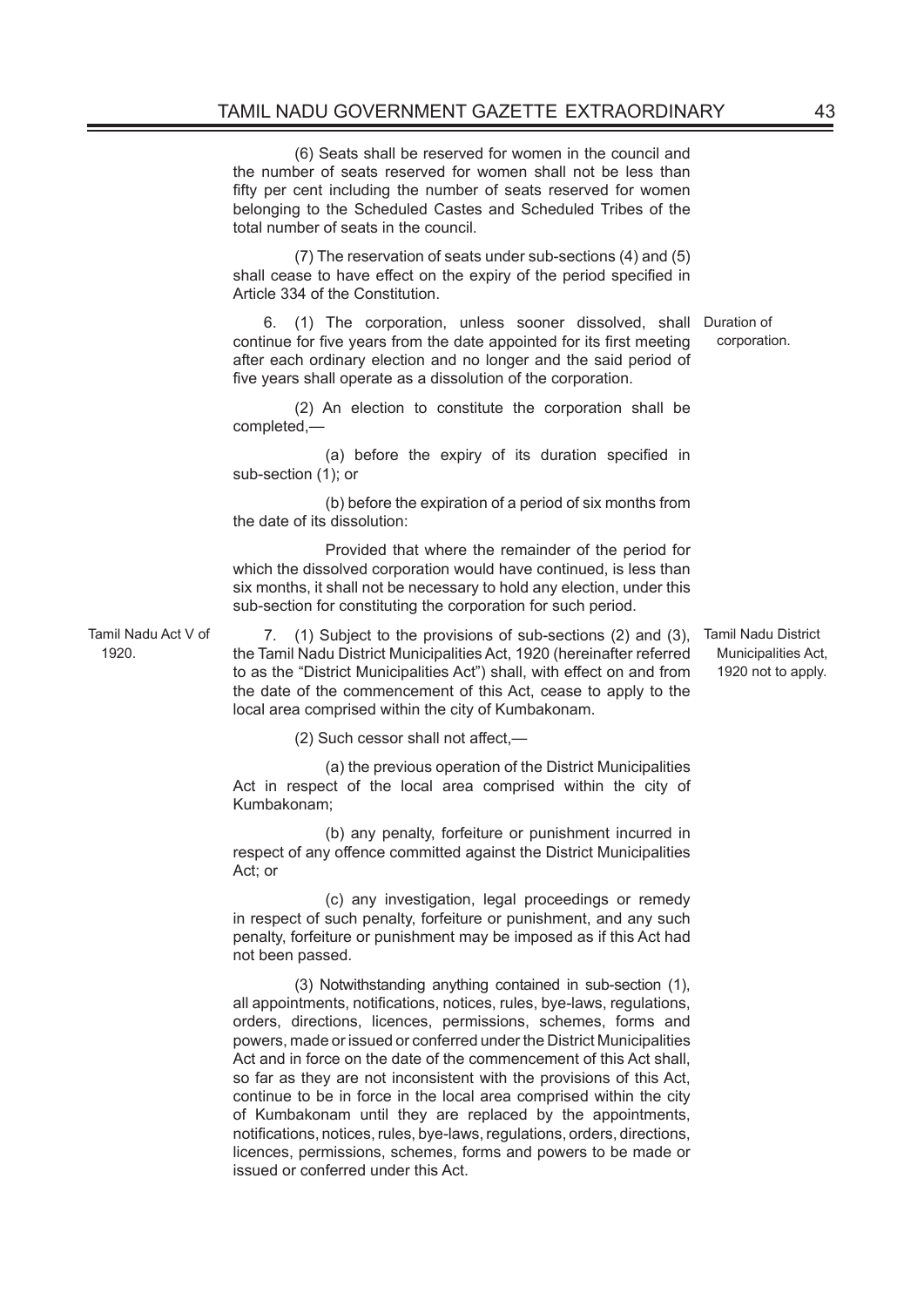Application of provisions of 1981 Act to corporation.

8. (1) Save as otherwise expressly provided herein, all the provisions of the 1981 Act, including the provisions relating to the levy and collection of any tax or fee are hereby extended to and shall apply, *mutatis mutandis* to the corporation and the 1981 Act shall, in relation to the corporation, be read and construed as if the provisions of this Act had formed part of the 1981 Act.

(2) For the purpose of facilitating the application of the provisions of the 1981 Act to the corporation, the Government may, by notification, make such adaptations and modifications of the 1981 Act and the rules and bye-laws made thereunder, whether by way of repealing, amending or suspending any provisions thereof. as may be necessary or expedient and thereupon, the 1981 Act and the rules made thereunder, shall apply to the corporation subject to the adaptations and modifications so made.

(3) Notwithstanding that no provision or insufficient provision has been made under sub-section (2) for the adaptation of the provisions of the 1981 Act, or the rules and bye-laws made thereunder, any court, tribunal or authority required or empowered to enforce these provisions may, for the purpose of facilitating their application to the corporation, construe these provisions in such manner, without affecting the substance, as may be necessary or proper having regard to the matter before the court, tribunal or authority.

(4) In the 1981 Act as extended and applied to the city of Kumbakonam,—

 (a) any reference to the city of Coimbatore and Coimbatore municipality, shall by reason of this Act, be construed as a reference to the city of Kumbakonam and Kumbakonam municipality, respectively; and

 (b) any reference to the Coimbatore Corporation, Corporation of Coimbatore and Municipal Corporation of Coimbatore, shall by reason of this Act, be construed as a reference to the Kumbakonam Corporation, Corporation of Kumbakonam and Municipal Corporation of Kumbakonam, respectively.

9. (1) All property, all rights of whatever kind, used, enjoyed or Transitional possessed by and all interests of whatever kind owned by or vested in, or held in trust by or for the municipal council with all rights of whatever kind used, enjoyed or possessed by the municipal council as well as all liabilities legally subsisting against the municipal council, on and from the date of the commencement of this Act and subject to such directions as the Government may, by general or special order, give in this behalf, vest with the corporation.

(2) All arrears of taxes or other payments by way of composition for a tax, or due for expenses or compensation, or otherwise due to the municipal council on the date of such commencement may be recovered as if they had accrued to the corporation and may be recovered as if such arrears or payments had become due, under the provisions of this Act.

provisions.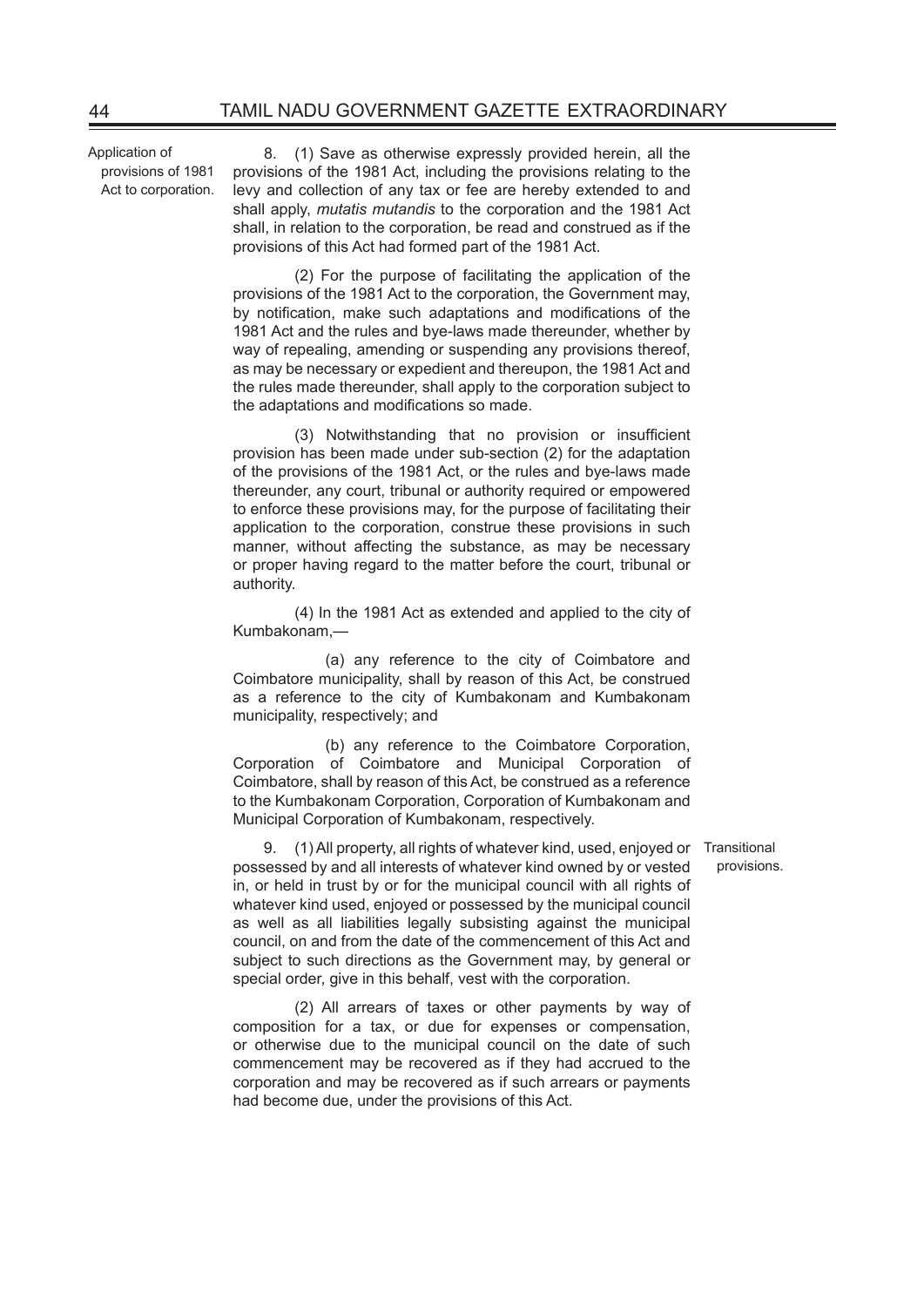(3) All taxes, fees and duties, which immediately before the date of the commencement of this Act were being levied by the municipal council shall be deemed to have been levied by the corporation under the provisions of this Act and shall continue to be in force accordingly until such taxes, fees and duties are revised, cancelled or superseded by anything done or any action taken under this Act.

(4) All proceedings taken by, or against, the municipal council or authority or any person under the District Municipalities Act may be continued by, or against, the corporation, authority or person as if such proceedings had been commenced under the provisions of this Act.

(5) Any action taken under the District Municipalities Act, by any authority before the date of such commencement shall be deemed to have been taken by the authority competent to take such action under this Act as if this Act had been in force.

(6) Notwithstanding anything contained in this Act, every officer or employee who, immediately before the date of the commencement of this Act, was in the service of the municipality shall, on and from the date of such commencement, be deemed to be an officer or employee of the corporation:

Provided that—

(a) the terms and conditions applicable to such officers and employees consequent on their absorption in the service of the corporation shall not be less favorable than those applicable to such employees immediately before the date of such commencement, as regards pay and allowances, leave, pension, gratuity, provident fund and age of superannuation; and

(b) the service rendered by any such officer or other employee under the municipality upto the date of such commencement shall be deemed to be service under the corporation and he shall be entitled to count that service for the purpose of increment, leave, pension, provident fund and gratuity:

Provided further that any officer or other employee serving in the municipality shall be given an option to be exercised within such time and in such manner as may be prescribed either to be absorbed in the service of the corporation or to be transferred to the service referred to in section 73-A of the District Municipalities Act or to be retrenched from the service of the municipality on such retrenchment benefits as may be prescribed.

(7) Any division of the Kumbakonam municipality into wards, made under the District Municipalities Act, and in force on the date of the commencement of this Act shall be deemed to be a division of the corporation until altered.

(8) The electoral roll prepared for the Kumbakonam municipality under the District Municipalities Act, and in force on the date of the commencement of this Act, shall be deemed to be the electoral roll for the corporation until a new electoral roll is prepared and published and the part of the electoral roll relating to each ward of the municipality shall be deemed to be the list of the electoral roll for the corresponding division of the corporation.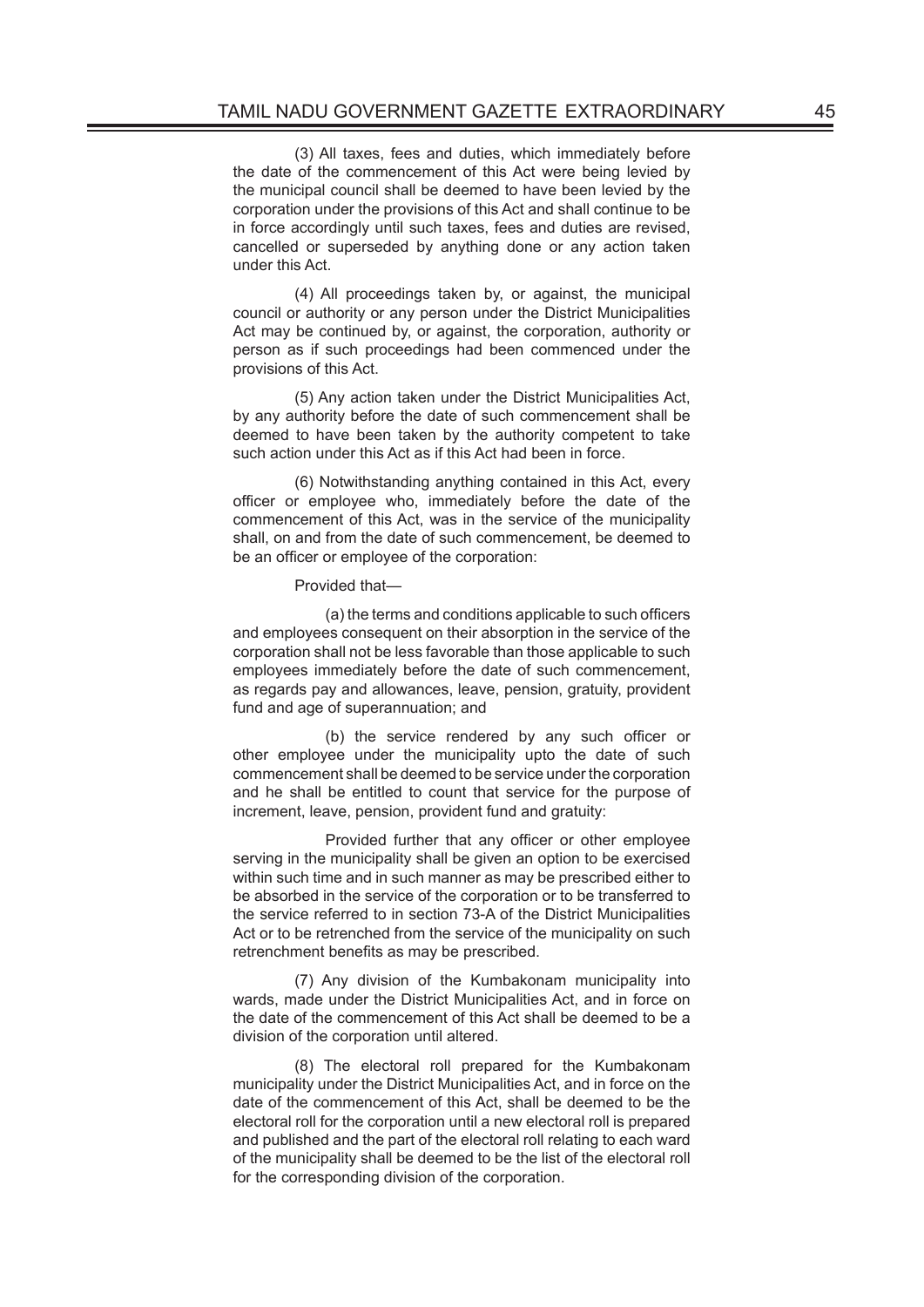Appointment of Special Officer.

10. (1) There shall be appointed by the Government, by notification, a Special Officer to exercise the powers, perform the duties and discharge the functions of—

- (a) the council,
- (b) the standing committee,
- (c) the commissioner, and
- (d) the wards committee.

(2) The Special Officer shall exercise the powers, perform the duties and discharge the functions,—

 (a) of the corporation, until the elected councillors come into office;

 (b) of the standing committee, until a standing committee is appointed by the corporation; and

 (c) of the commissioner, until a commissioner is appointed by the Government and such officer may, if the Government so direct, receive remuneration for his services from the municipal fund.

(3) Until a new Special Officer is appointed by the Government under sub-section (1), the Special Officer of the municipality functioning immediately before the date of commencement of this Act shall be deemed to be the Special Officer of the corporation and he shall exercise the powers and perform the duties and discharge the functions as those exercised, performed and discharged by the Special Officer appointed under sub-section (1).

(4) The Special Officer appointed under sub-section (1) shall hold office for six months from the date of his appointment or until the day on which the first meeting of the council is held after ordinary elections to the corporation, whichever is earlier.

11. (1) The Government may make rules for carrying out the Power to make rules. purposes of this Act.

(2) (a) All rules made under this Act shall be published in the *Tamil Nadu Government Gazette* and, unless they are expressed to come into force on a particular day, shall come into force on the day on which they are so published.

(b) All notifications issued under this Act shall, unless they are expressed to come into force on a particular day, come into force on the day on which they are so published.

(3) Every rule made or notification or order issued under this Act shall, as soon as possible, after it is made or issued, be placed on the table of the Legislative Assembly, and if, before the expiry of the session in which it is so placed or the next session, the Assembly makes any modification in any such rule or notification or order, or the Assembly decides that the rule or notification or order should not be made or issued, the rule or notification or order shall thereafter have effect only in such modified form or be of no effect, as the case may be, so, however, that any such modification or annulment shall be without prejudice to the validity of anything previously done under that rule or notification or order.